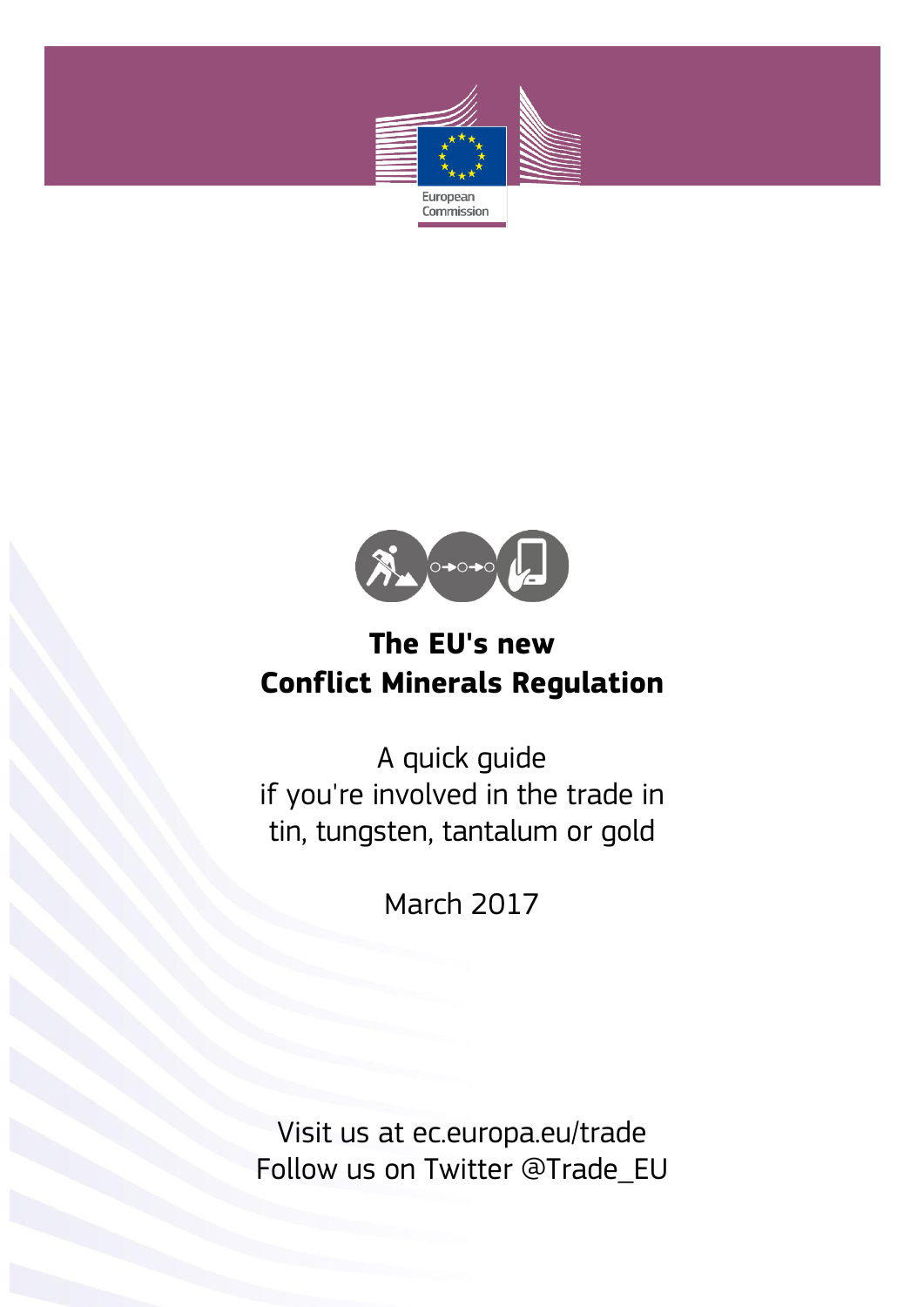What it means for you

On 1 January 2021 a new law will apply across the EU – the Conflict Minerals Regulation.

It aims to help stem the trade in four minerals – tin, tantalum, tungsten and gold - which sometimes finance armed conflict or are mined using forced labour.

The regulation will mean changes for you and your business, whether you:

- import minerals or metals
- smelt or refine them, or
- own a due diligence scheme.

And you can start preparing now. Here's what you need to know.

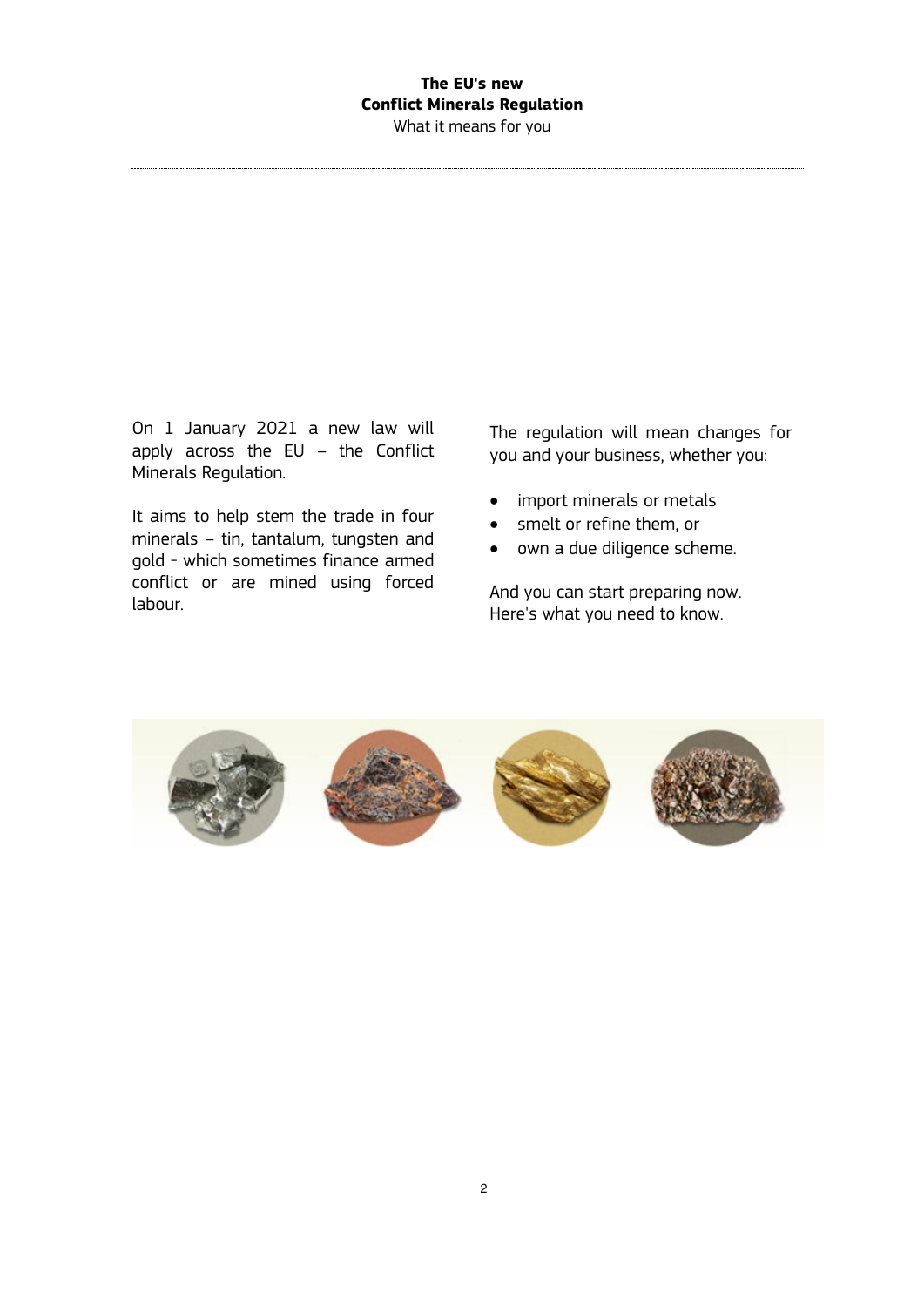What it means for you





For **everyone involved** in the trade in tin, tantalum and tungsten and gold

The EU regulation focuses on conflictaffected or high-risk areas.

It defines these as:

- areas in a state of armed conflict. or
- fragile post-conflict areas, or
- areas with weak or non-existent governance and security, such as failed states; and
- in all cases, areas with widespread and systematic violations of international law, including human rights abuses.

The European Commission is preparing **guidelines** to help firms identify conflict-affected and high-risk areas. The guidelines should be ready by the end of 2017.

The Commission will also ask external experts to provide a **list of conflictaffected and high-risk areas**. It will be indicative, not exhaustive, and regularly updated.

This list will also include **useful information** for companies carrying out due diligence. It should be ready in 2019.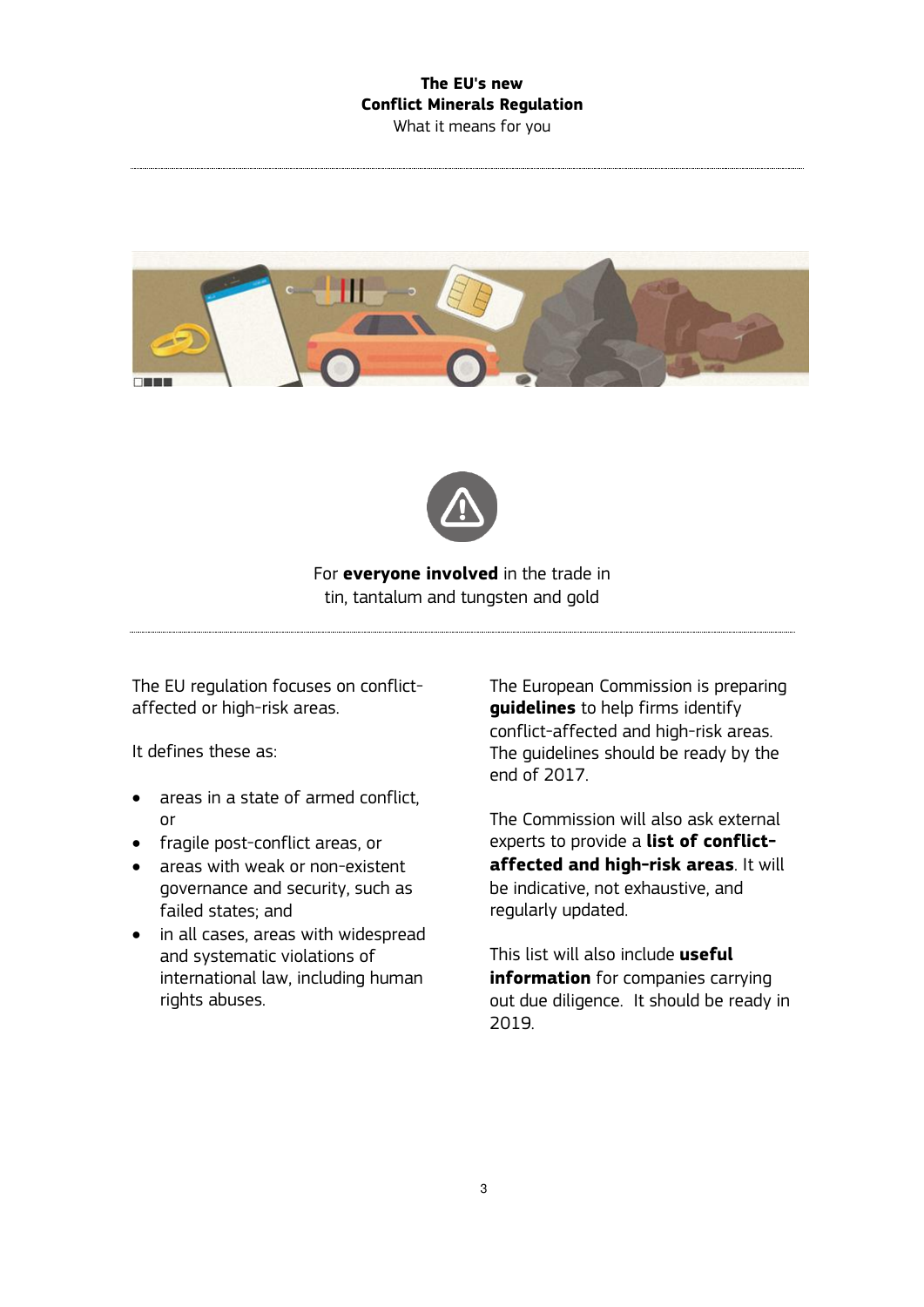What it means for you



If you **import** tin, tantalum, tungsten and gold into the EU

#### **Carrying out due diligence**

From 1 January 2021, EU importers of tin, tantalum, tungsten and gold will have to carry out due diligence on their supply chain.

In other words, they will have to check where the minerals and metals they import have been mined and processed responsibly.

This is to make sure the minerals and metals they are buying or selling are not funding armed groups or security forces in areas of conflict.

The new EU Conflict Minerals Regulation includes a list of the minerals and metals covered.

This Regulation does not apply to:

- EU importers who import less than a certain amount
- recycled metals or stocks created before 1 February 2013.

The regulation covers both individuals and companies.

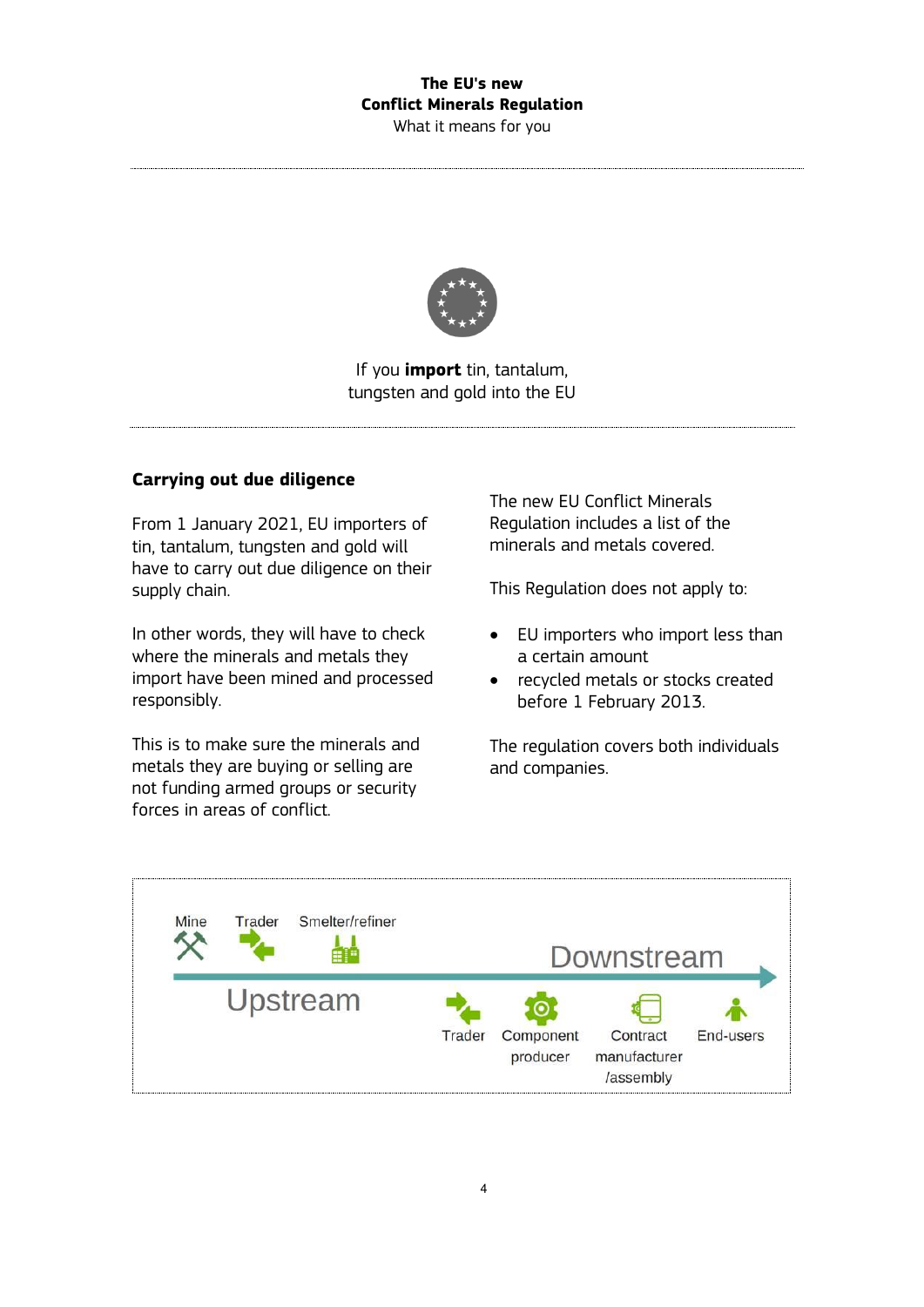What it means for you

#### **A five-step framework to follow**

EU importers of tin, tantalum, tungsten and gold will have to carry out checks on their supply chain by following a five-step framework.

This is set out in a document called "Due Diligence Guidance for

Responsible Supply Chains from Conflict-Affected and High-Risk Areas". Experts at the Organisation for Economic Co-operation and Development (OECD), a group of 35 developed countries, drew up the guidance.

The **OECD Guidance** requires an importer to follow the five steps listed below.

| Due Diligence Guidance<br>5-Step Framework |                                                                             | Corresponding article<br>number in the EU Conflict<br>Minerals Regulation |
|--------------------------------------------|-----------------------------------------------------------------------------|---------------------------------------------------------------------------|
|                                            | Establish strong company<br>management systems                              | 4                                                                         |
| 2                                          | Identify and assess risk<br>in the supply chain                             | 5                                                                         |
| 3                                          | Design and implement a strategy<br>to respond to identified risks           | 5                                                                         |
|                                            | Carry out an independent third-party<br>audit of supply chain due diligence | 6                                                                         |
| 5                                          | Report annually on supply chain due<br>diligence                            |                                                                           |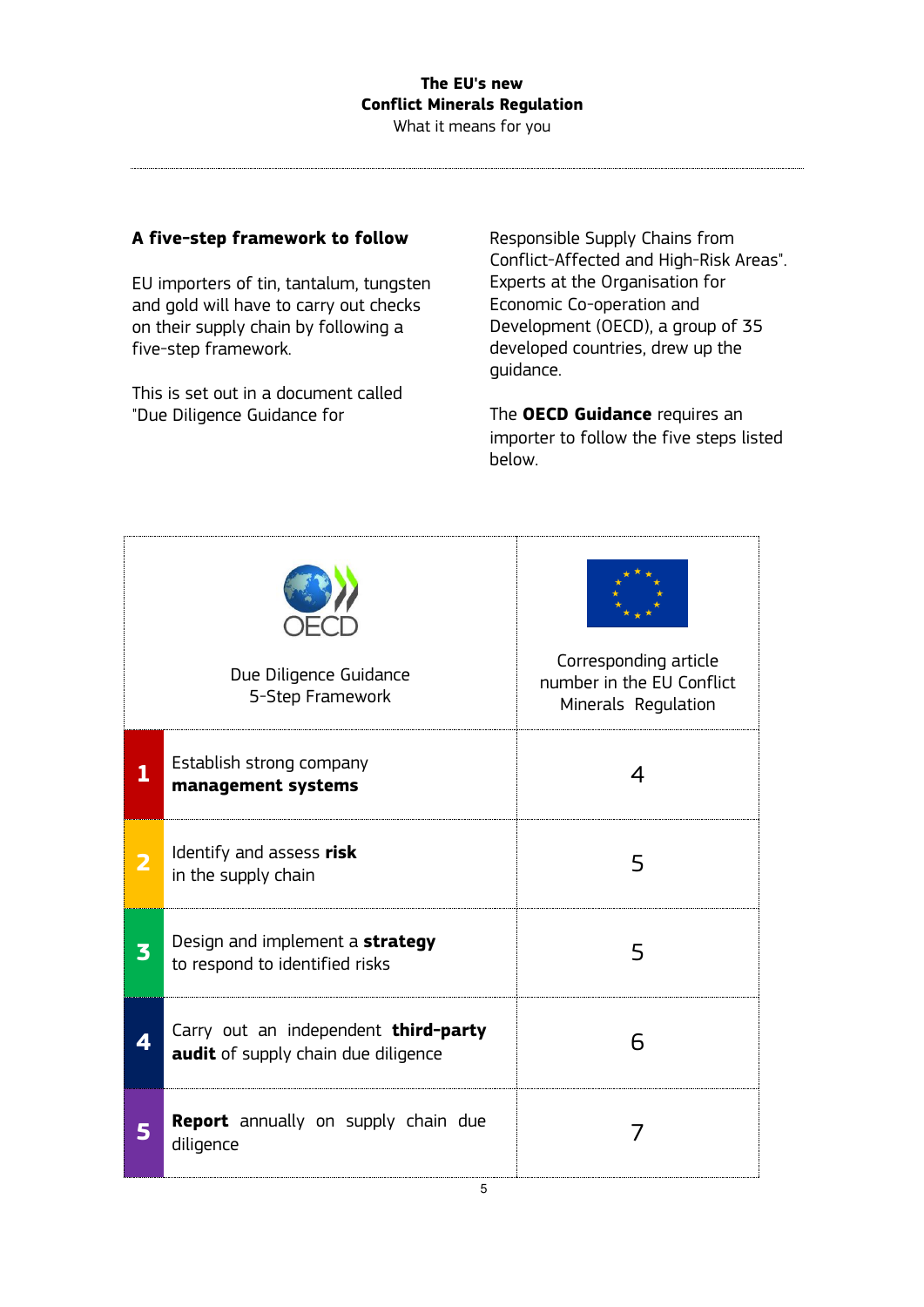What it means for you



EU importers must identify and address actual and potential risks linked to conflict-affected and highrisk-areas when they carry out due diligence of their supply chain.

The EU Regulation requires them to do so by adhering to the due diligence recommendations of the [OECD](http://www.oecd.org/daf/inv/mne/mining.htm)  [Guidance](http://www.oecd.org/daf/inv/mne/mining.htm), including its Annex II.

This should help prevent or mitigate any negative impact their sourcing activities might have on people in areas affected by conflict.

EU Member States are responsible for checking that EU importers respect the requirements which the regulation sets out.